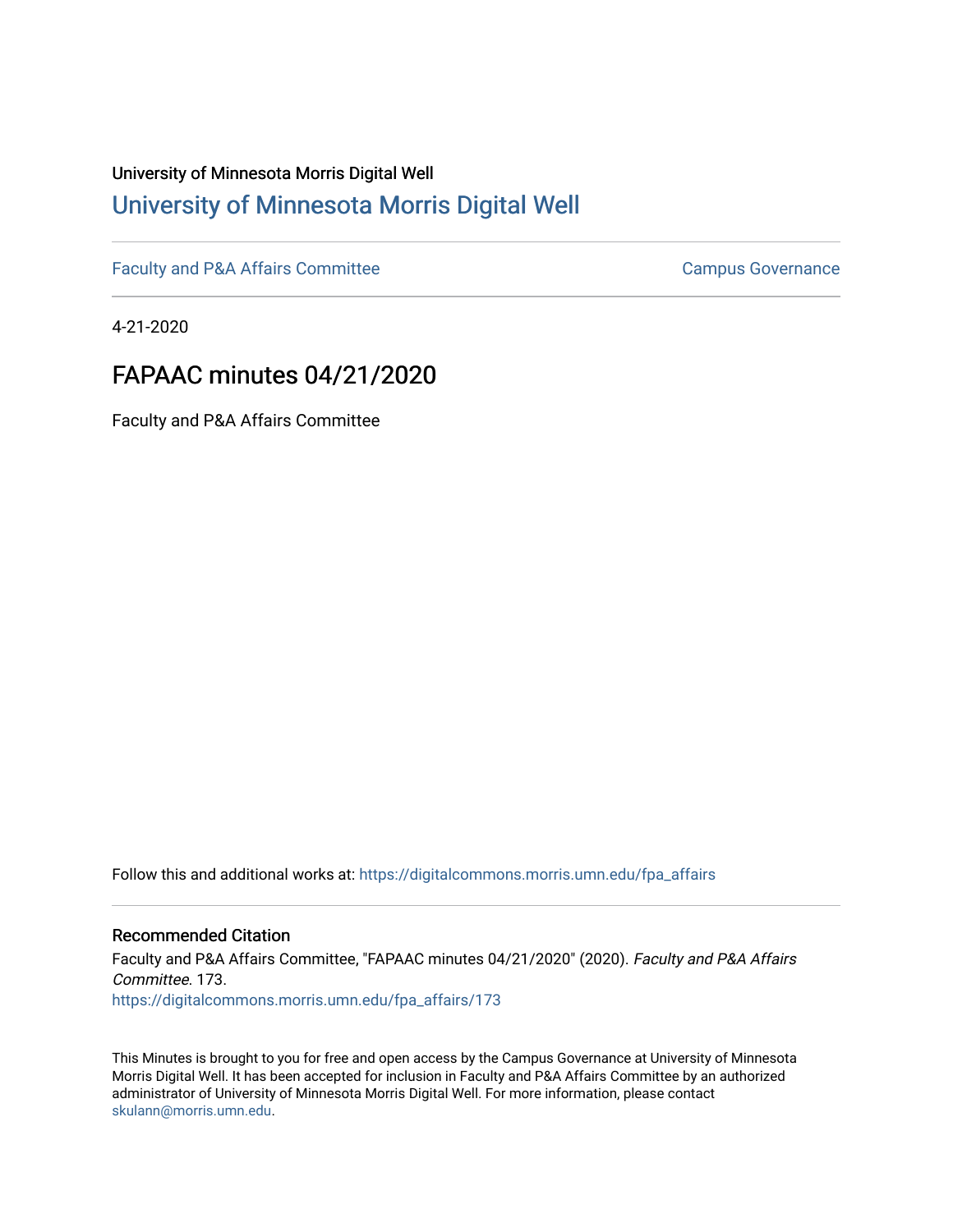Faculty P&A Affairs Committee Meeting Minutes Tuesday, April 21, 2020 Virtual Meeting,  $11:40$  am  $-12:40$  pm.

Present: Chlene Anderson, Brad Deane, Nick Skulan, Simon Tillier, Stephen DesLauriers, Kiel Harell, Emily Bruce.

Chlene Anderson called the ZOOM meeting to order.

Meeting minutes from 04/7/2020 were reviewed with no corrections and approved.

#### **Reports:**

 **[UMM Award for Excellence in Mentoring Undergraduate Research or Creative Activity](https://docs.google.com/document/d/1FjuNb6Zat8mHLtoH98dI3jbKK3la0lDUU929bIdbyIQ/edit?usp=sharing) -** Emily had no update.

#### **Unfinished Business**

- **Fall Professional Development Day (FPDD) Planning**
	- o **Keynote session -** Chlene emailed Dean J Ericksen and is waiting for a reply if any travel expenses could be covered for the keynote speaker. Brad wrote to the President of the UMD faculty union and asked if he could present for the keynote session on advocacy or know of anyone that would be interested. He has not received a response.
	- o **Challenges and Opportunities session –** Mary Zosel, USA President will be the panel USA rep. Emily was working on finding an AAUP rep but suggested finding a Morris faculty representative or someone from our committee. Nick is working on finding a  $P \& A$  rep.
	- o **Addressing Faculty and Staff Burnout session -** Simon reported no additional updates.
	- o **Financial Update session -** Brad will follow up with Bart Finzel to verify if he still is going to be the UMN Finance Committee member. Even if he isn't, we'd still like him to be included in the panel.
	- o **A Retrospective of Moving In-Person Activities to Remote Means sessions -** Chlene has revised agenda showing two sessions available: Student Learning and Student Services. Nick has no report on finding an additional moderator for the Student Learning session.
- **Feedback from Spring 2020 Welfare Check –** Chlene asked committee if they had received any additional feedback from the Spring 2020 Welfare Check Feedback email. Kiel (Education) had sent out the email and also mentioned in a division meeting as a reminder but has not received any comments. Simon (Humanities) received no additional comments but suggested we should act fast on what we are going to do with this information before it's too late. Nick ( $P \& A$ ) received no additional comments. Emily (Social Science) no additional replies but glad we sent email asking for feedback and felt if we sent this out today responses would look different. Steven (Sci & Math) had received a couple new comments and inserted them in the report on the shared drive towards the bottom.

Brad Deane the campus representative on the Senate committee for Faculty Affairs shared the following information from last week's system-wide meeting which included an update from Vice Provost for Faculty and Academic Affairs Rebecca Ropers.

- The University has extended the tenure clock for all probationary faculty. Accepting this is not mandatory – faculty can decline if they wish. Some felt the extension as a way to save money. This was not the motivation behind it but a way to support faculty during these difficult times.
- Promotional pay increases for faculty will still happen.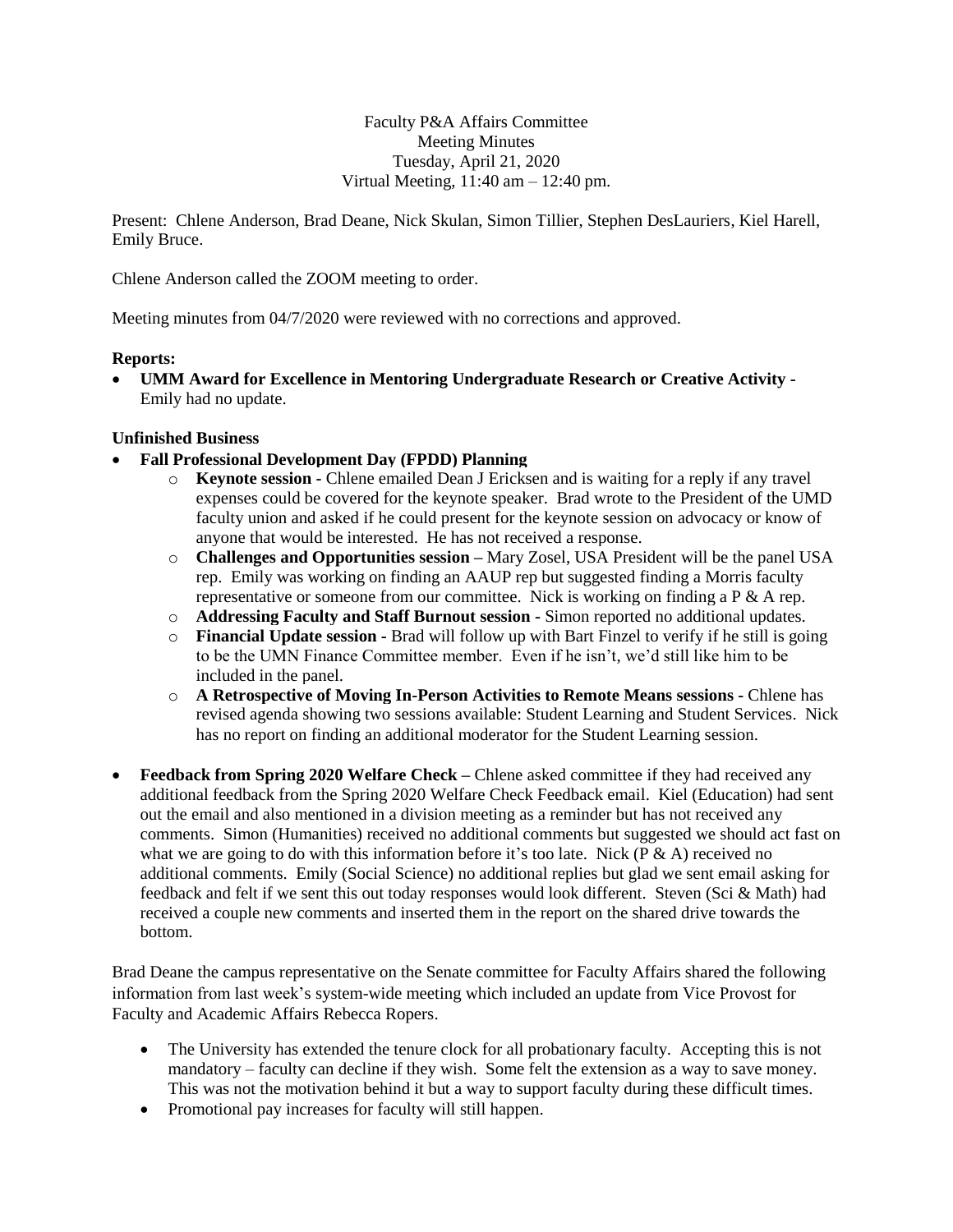- Annual reviews will proceed but no merit raises.
- The Student Evaluation of Teaching (SRT) form has been modified. The new evaluation will not be used for personnel-related decisions but when it comes to measure your accomplishments it will be considered.

### **New Business**

There was discussion about the Faculty Consultative Committee (FCC) Statement Regarding Financial Stringency.

There was discussion about if  $P \& A$  salaries would receive a cost of living increase. Nick shared that the P&A senators asked Ken Horstman, U of M Human Resources. Horstman said the system is still going through the job family classification review process. If there is an increase to the salary floor of a job classification, those whose salaries are below the new salary floor would receive an increase to bring their salary up to the new floor.

The committee would like to know when a list of people whose job might be cut might become available and if we have access to this list. Chlene will make inquiries and share what is learned at the next meeting.

There was discussion about an email sent from Dean J Ericksen on Monday, April 20 about the various contingencies being considered for fall semester: 1) on campus but with social distancing, 2) on campus for the beginning of the semester but then back to remote instruction if a virus resurgence occurs, 3) remote instruction for the beginning of the semester and then on campus at some point in the semester, and 4) fully remote for the entire fall semester.

There was discussion about what to do with the information gathered from the Spring 2020 Welfare Check feedback. Should we generate a letter to share to administration? Emily summarized two large categories:

- 1. Hiring, firings and pay
- 2. Peoples work conditions their ability to teach and access teaching and research materials

Rather than wait until fall to see what happens for teaching, the committee decided the following:

Work on this topic for the final meeting of this academic year. Emily will start a Google doc in the FACPAAC shared drive listing the different scenarios for Faculty and P&A working conditions in fall 2020 with comments drawing from the Spring 2020 Welfare Check feedback. Please make any adjustments to this document prior to the next meeting. If we concerns brought forward to administration, there might be time for them to consider using some of this feedback in decision making.

**Employee Engagement Survey -** Sarah Mattson and Kristin Youngblom will attend the next committee meeting. Chlene asked the committee to generate questions prior to the next meeting as Sarah and Kristin felt they could review data better if they knew what information the committee is requesting. Following discussion from the committee, it was decided to cancel having Sarah and Kristin attend the meeting due to a different pressing issue the committee needs to work on. We would still like to receive the full 2019 survey results prior to the next meeting for our review. Chlene will email them both of this change and created the following questions from our discussion on the Employee Engagement Survey asking them to complete and return prior to our next committee meeting. These questions also summarized the committee meeting discussion.